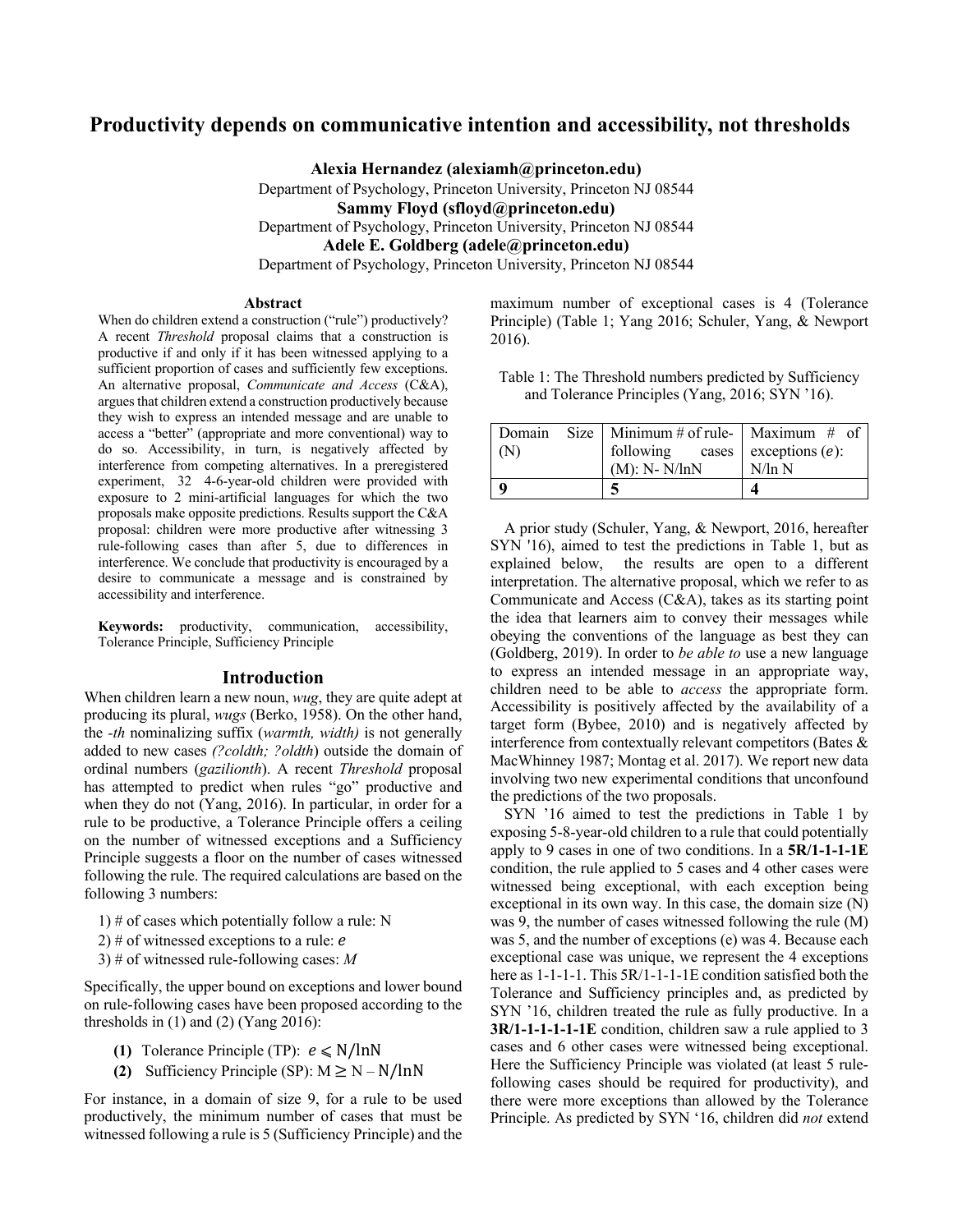

the rule to new cases in this 3R/1-1-1-1-1-1E condition (see

Figure 1: Data reported by SYN (2016): Proportion of productive rule-following (blue) and Other (grey) responses. Children exposed to a rule with 3 rulefollowing and 6 unique exceptions (left) or 5 rulefollowing and 4 unique exceptions (right).

Critically, the pattern of results reported by SYN '16 is equally consistent with the Communicate & Access proposal. That is, children extend a construction productively when they wish to express an intended message and are unable to access a "better" (appropriate and more conventional) way to do it. From this perspective, productivity is the effect of producing a "good enough" option when no conventional form exists, or when none is sufficiently accessible at the moment of speaking. Accessibility, in turn, is negatively affected by interference from competing alternatives, which themselves may be more or less accessible (Harmon & Kapatsinski, 2017; Macdonald, 2013; Montag, Matsuki, Kim, & Macdonald, 2017).

If we compare the  $5R/1-1-1-E$  and  $3R/1-1-1-1-E$ "rules" which children were exposed to in SYN '16, the C&A proposal likewise predicts that the 5R/1-1-1-1E rule should be more productive than the 3R/1-1-1-1-1-1E rule, but for different reasons than the Threshold proposal suggests.

Instead of viewing language as requiring abstract rules that are subject to numerical thresholds which render the rules either categorically productive or unproductive, the C&A approach predicts that learners record imperfect (lossy) memory traces that relate linguistic words and phrases to their meanings in context. Therefore, in what follows we refer to emergent generalizations as *constructions* instead of rules in describing the C&A perspective. Other things being equal, a construction is more accessible in memory after being witnessed with a greater variety of distinct cases because variability increases accessibility within the range of witnessed variability, and decreases it outside the range of witnessed exemplars (Tenenbaum & Griffiths, 2001; Suttle & Goldberg, 2011). This follows from the fact that memory is associative and content-addressable. The fact that memory is associative entails that new memories are integrated with

existing memories; the fact that memory is contentaddressable means that existing clusters of memories are activated to the extent that they are relevantly similar for the purpose of task demands.

Conversely, accessibility is negatively impacted by interference from competing constructions, with interference increasing as the accessibility of the competing constructions increases: witnessing 6 exceptional alternative cases *interferes* with a construction more than witnessing only 4 exceptional cases. Since other things were held constant in SYN '16, the availability of the construction was higher, and interference was lower in the 5R/1-1-1-1E condition relative to the 3R/1-1-1-1-1-1E condition. Therefore, the C&A proposal concurs that the 5R/1-1-1-1E condition should be more productive.

To summarize, the results reported by SYN '16 cannot distinguish between the proposal based on thresholds as determined by Tolerance and Sufficiency Principles, on the one hand, and the Communicate and Access proposal, on the other (Table 2).

| Table 2: Convergent predictions are made by Threshold and |
|-----------------------------------------------------------|
| C&A proposals for the productivity of an unconditioned    |
| "rule" with domain size of 9 in conditions tested by SYN  |
| $11$ $\sim$ $\sim$ 0 $\sim$ 11                            |

| $'16$ on 5-8-year-olds.                  |                                                                                                                      |                                                             |  |  |
|------------------------------------------|----------------------------------------------------------------------------------------------------------------------|-------------------------------------------------------------|--|--|
| $M$ vs. $e$ ,<br>$e$ = exceptional cases | $M = #Rule-following cases$                                                                                          | (Shared)<br><b>Predictions</b><br>and<br>Results (SYN '16): |  |  |
| 3R/                                      | Threshold:<br>Neither TP nor SP are<br>satisfied                                                                     | No systematic<br>productivity                               |  |  |
| $1 - 1 - 1 - 1 - 1E$                     | $C&A$ :<br>Tentative constructional<br>generalization competes<br>with many alternatives: no<br>clear winner emerges | No systematic<br>productivity                               |  |  |
| 5R/                                      | Threshold:<br>TP and SP are satisfied                                                                                | Productivity                                                |  |  |
| $1 - 1 - 1 - 1E$                         | $C&A$ :<br>Constructional<br>generalization is more<br>accessible than any<br>alternative                            | Productivity                                                |  |  |

In order to compare the two proposals directly, we report a new experiment for which they make *opposing* predictions. Specifically, we exposed a group of 4-6-year-old children to 2 new mini-artificial languages. In a **3R/0E condition**, a novel "rule" was witnessed applying to 3 out of 9 cases with 0 exceptions. The Threshold proposal predicts that children in this condition will not use the rule productively because an insufficient number of rule-following cases are witnessed: recall that in a domain of 9, a minimum number of *5* cases is required for productivity. The C&A proposal predicts, on the other hand, since 0 exceptions were witnessed, there should be no competition. Therefore, the C&A proposal predicts that as long as children understand the function of the construction and are able to access it, a construction that is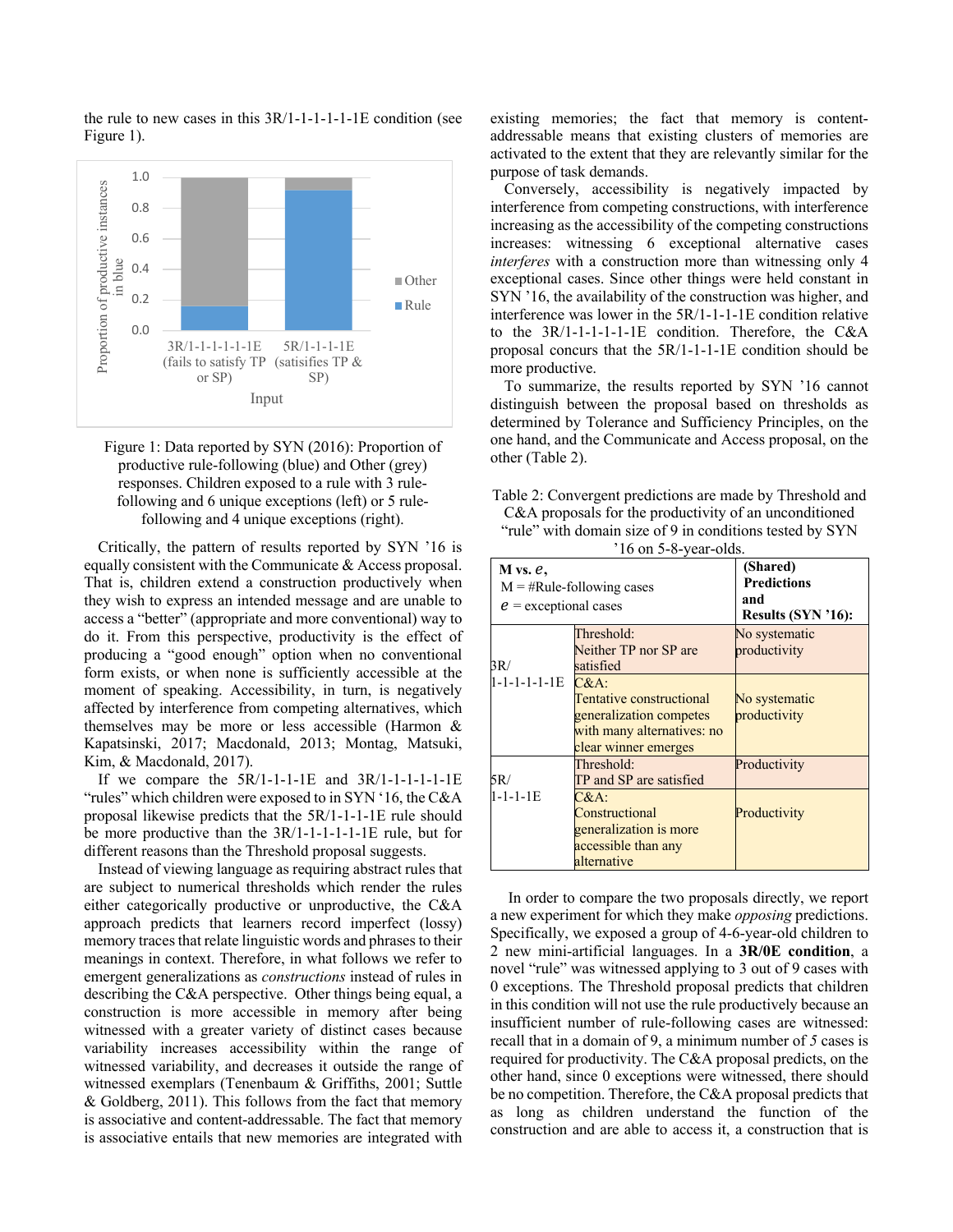witnessed applying to 3 cases and 0 exceptions *will* be used productively.

 In a separate **5R/4E condition**, a second novel rule was witnessed applying to 5 out of 9 cases, while 4 other cases were exceptional. The only difference between this 5R/4E condition and the 5R/1-1-1-1E condition in SYN '16 is that here the 4 exceptional cases behaved alike. In both cases, there were 5 rule following cases and 4 non-rule following cases. Therefore, the Threshold proposal predicts the 5R/4E rule should be as categorically productive as the 5R/1-1-1-1E rule of SYN '16 was. The C&A proposal, on the other hand, predicts that the "exceptional" construction—which was applied to 4 entities—should interfere with learners' ability to access the higher type frequency construction—which was applied to 5 entities. Because there is only a 25% difference in availability (and interference) between the two patterns, and no conditioning factors that could systematically distinguish the two, interference should render the (slightly) more dominant construction—the one witnessed applying to 5 entities—less than fully productive. C&A further predicts that when the more dominant construction is not used, the competing, less dominant construction will be used instead.

To summarize, the Threshold proposal predicts that when exposed to the 3R/0E rule, children should treat it as completely unproductive, and when exposed to the 5R/4E rule, they should treat it as completely productive. The C&A proposal, on the other hand, predicts that the 3R/0E pattern should be productive because it has no competition. As long as children are able to understand the task, they should use the pattern productively. In the 5R/4E condition, C&A predicts that the dominant pattern should be subject to interference from the less dominant pattern and should therefore be less than fully productive. Again, if children fail to use the dominant construction, C&A predicts that they will use the competitor, less-dominant construction instead. The predictions of the two proposals are represented in Table 3.

Table 3: Predictions of the Threshold and Communicate and Access proposals.

|       | <b>NEW CONDITIONS:</b>                                                                                                   |                                                                   |
|-------|--------------------------------------------------------------------------------------------------------------------------|-------------------------------------------------------------------|
|       | M vs. e.                                                                                                                 |                                                                   |
|       | $(M = #Rule-following cases)$                                                                                            |                                                                   |
|       | $e$ = exceptional cases)                                                                                                 | <b>PREDICTIONS:</b>                                               |
|       | <b>Threshold:</b><br>SP is not satisfied                                                                                 | Rule <sub>3</sub> should not be<br>productive                     |
| 3R/0E | $C&A$ :<br>Tentative constructional<br>generalization has no interference<br>from alternatives                           | $Construction_{(3)}$<br>should be productive                      |
| 5R/4E | Threshold:<br>TP and SP are satisfied                                                                                    | $Rule(5)$ should be<br>productive                                 |
|       | <b>C&amp;A:</b> Dominant construction is<br>only 25% more accessible than<br>interchangeable alternative<br>construction | Construction( $5$ ) and<br>$Construction_{(4)}$<br>should compete |

# **Experiment**

**Preregistration** at Open Science Framework (OSF). We preregistered a plan to test 16 children without counterbalancing the constructions across conditions, and to use *t*-tests against full and 0 productivity (following SYN '16). We subsequently preregistered a second design with another 16 children in order to counterbalance the constructions (plural vs. classifier) and in order to preregister a more appropriate mixed model (glmer) analysis. Data was collected for each experiment only after it was preregistered. Results are combined below, as is appropriate, but both groups of participants were also analyzed separately (the first group with and without the 5 additional children tested with slightly different instructions). The pattern of results reported below remain unchanged in these subgroups.

# **Methods**

#### **Participants**

32 children between the ages of 4 and 6 ( $M = 56$  months) are analyzed below. We changed the instructions after an initial 5 children were tested and these children are excluded from analysis. All but one child provided four critical responses, two in each condition. One child opted out after the first condition (which happened to be 3R/0E for this child). All children were tested at the Princeton University Baby Lab, two were bilingual English speaking and the rest were monolingual English speakers. All had normal hearing and vision and were born at full term (38+ week gestation)**.** After each question, children received a sticker regardless of their response, and after the study, each child received a book and a prize, and the family received \$10**.** 

# **Procedure**

The design was within-participants. In each of the two conditions, children were exposed to a mini-language that included 1 or 2 novel words, and 9 familiar English words naming each of 9 distinct kinds of animals or crayon colors. In the 3R/0E condition, a single novel form (*po*) was witnessed being used with 3 out of 9 items. In the 5R/4E condition, one form (*dax* or *fep)* was randomly assigned to 5 of the 9 items, and the other form was assigned to the remaining 4 items (see Figure 2).

The following were counterbalanced (in a nested fashion) across participants:

- order: whether children witnessed the 3R/0E or the 5R/4E condition first
- function: whether the rule/construction tested had a plural function or was used as a classifier
- item: whether the 9 items (or pairs of items) in the domain were crayons or animals
- dominant form: whether *dax* or *fep* was dominant form in the 5R/4E condition (*po* was consistently used in the 3/0 condition).

In each condition, the choice of which individual items (animals or crayons) was witnessed in the target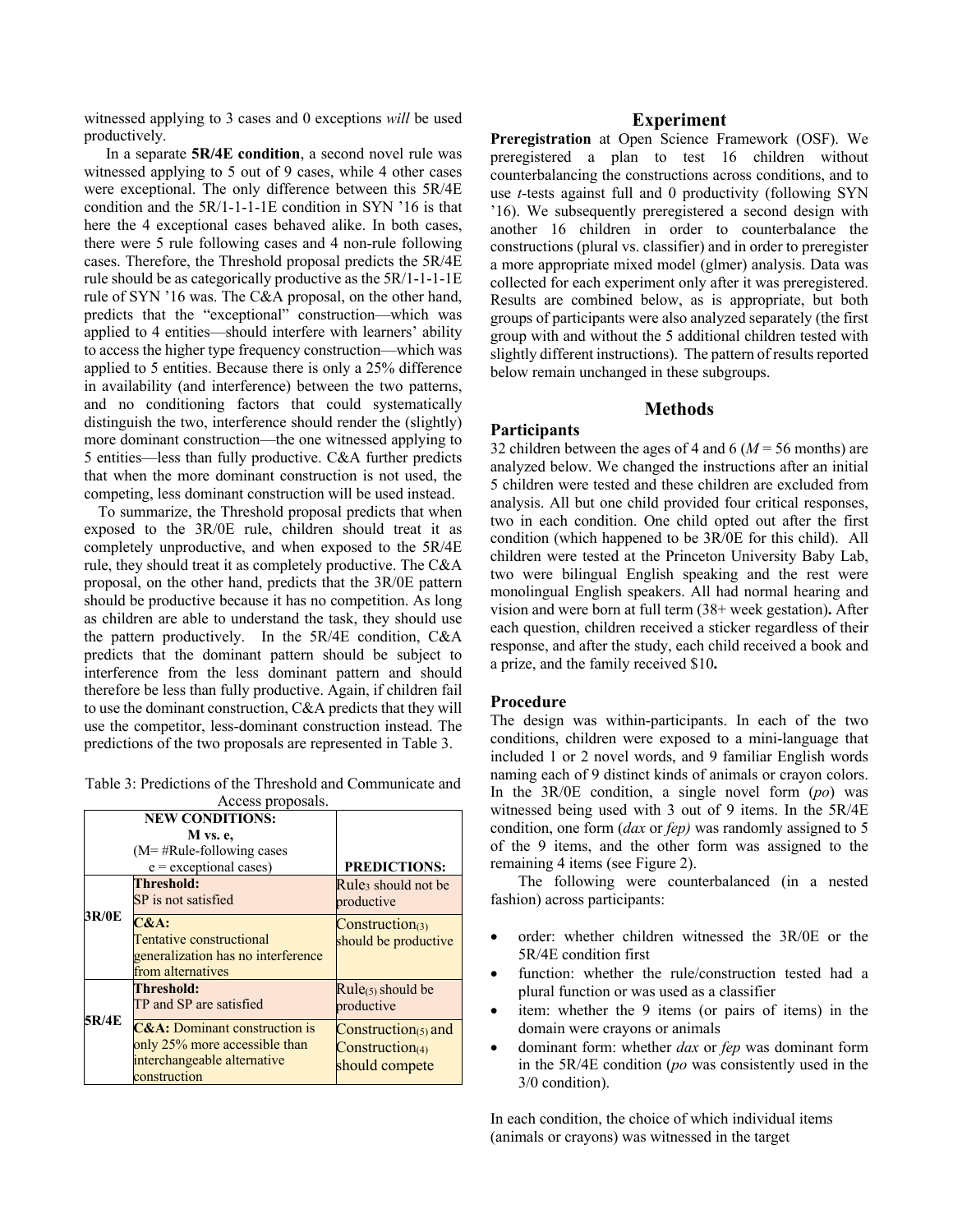construction was randomly determined for each child, as was the order of presentation of items.

**Pretest before each condition.** Children were asked to count the 9 distinct entities in order to ensure that they recognized that the relevant domain size was 9. Children were then asked to name each distinct animal or crayon color. After each response, children received a sticker. All children succeeded in both tasks.

**Exposure to a potential rule and exceptions***.* Children were then introduced to a puppet, Mr. Chicken, who, they were told, spoke a different language. Each child took part in both the 5R/4E and 3R/0E conditions as follows:

**5R/4E condition**: each child witnessed the rule applied once to each of 5 unique cases. 4 other cases were witnessed that were exceptional in that they did not follow the rule.

- When the novel forms were **classifiers,** Mr. Chicken picked up each of the objects and named the entity in "chicken language," saying the name of the entity immediately followed by a novel classifier, 5 of which followed the dominant pattern and 4 of which followed the exceptional pattern, ordered randomly. (*e.g., lion fep, monkey dax, zebra fep, giraffe dax…).* There were no conditioning factors that determined which novel classifier was used with each animal. Children were asked to repeat every novel form witnessed.
- When the novel forms were **plurals,** Mr. Chicken picked up one of each type of object, said its name and then picked up two of the same type, and used a novel suffix as a plural marker (e.g., *lion,* picking up one lion, *lion dax,* picking up two lions). Children repeated each singular and plural form. 5 entities were pluralized with one morpheme (*dax*  or *fep*, counterbalanced) and the other 4 were pluralized with the other form. The items assigned to each novel plural marker were selected randomly, so there were no conditioning factors that determined which novel plural was used. Items were selected in random order (e.g., *lion, lion dax; monkey, monkey fep)*

**3R/0E condition**: each child witnessed the rule applied once to each of 3 unique cases. The other 6 entities were not witnessed either following the rule or being exceptional.

- When the novel form was a **classifier**, Mr. Chicken picked up 3 animals (or crayon colors) and named them with a novel classifier, *po* (e.g., *lion po, zebra po…*). Which animals were named was random for each child. Children were asked to repeat each label after hearing it.
- When the novel form was a **plural**, Mr. Chicken picked up and named one animal or crayon (e.g., *lion*) and then picked up two of the same animals or crayons which were labeled with the name and the plural morpheme, *po* (e.g., *lion po*). This was done for 3 types of animals or crayon colors, selected randomly. Children were asked to repeat each label after hearing it.

#### **Production task**

After initial exposure, children were asked to label another item the way Mr. Chicken would. Then, children were exposed again in the same way to the same condition and were asked to label a different item. This provided two responses for each condition. In the 5/4 condition, children were asked to label two never-before-seen items. In the plural condition, children labeled one of the remaining 6 items they hadn't heard labeled. Thus, children provided four critical responses, two in each condition.



Figure 2: Sample stimuli. 3R/0E condition with animals and 5R/4E condition with crayons. The two functions of the constructions, and animals vs. crayons were separately counterbalanced across

**Results**



Figure 3: Proportion of responses in 3R/0E and 5R/4E conditions. Dominant form ("rule," blue); less dominant form (orange; relevant in 5R/4E condition), or other (gray). Domain size = 9. Black lines indicate Threshold predictions for height of the rule-following cases (in blue).

 The values indicated by blue are the proportion of cases in which the rule was used productively. The Threshold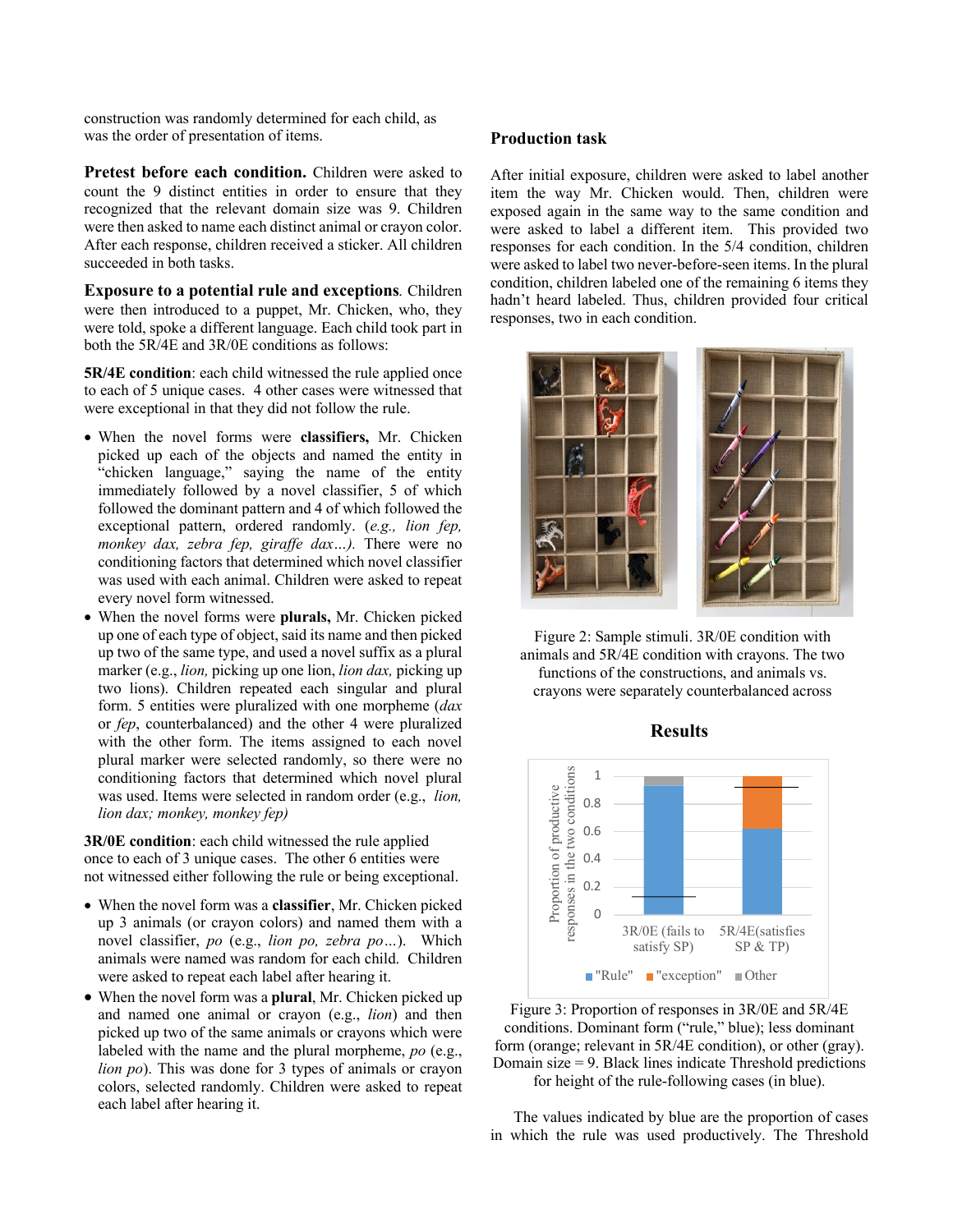proposal's predictions for the expected proportion of rulefollowing cases (in blue) are indicated by the black lines in Figure 2; they are predicted to be identical to those in Figure 1. However, in the 3R/0E condition, the proportion of responses in which children used the novel form productively was near ceiling  $(M = .935;$  Figure 2, left). Specifically, 29 out of the 32 children consistently used the novel form productively, 2 children used it on one out of two trials, and only 1 child failed to use it at all.

 In the 5R/4E condition, 14 out of 31 children consistently used the dominant form productively for new novel objects, 5 children consistently used the slightly less dominant form productively, and another 12 children produced both of the novel forms (one on each trial) (*M* = .625; Figure 2, right).

 We analyzed the data using the glmer package with Condition (3R/0E or 5R/4E) as the predictor and by-subject random intercepts and slopes, and random intercept for Function-Assignment (plural or classifier first): Correct  $\sim$ Condition +  $(1 +$  Condition |Subject) +  $(1)$  Function-Assignment), family=binomial, data). Recall that other random factors were counterbalanced. The Threshold proposal predicted that the 3R/0E condition should be categorically unproductive and the 5R/4E condition should be categorically productive. However, results show a significant difference between the two conditions in the *opposite* direction ( $\beta = 8.824$ ,  $z = -2.918$ ,  $p = 0.0035$ ). This is consistent with the Communicate and Access proposal which predicted that children should be productive in the 3R/0E as long as they understood the task, since there was no interference from a competing form; and children should be markedly less productive in the 5R/4E condition since the 2 forms witnessed would compete with one another, as there were no conditioning factors available to distinguish them.

Prior work has found children over-rely on *either* of two options when the difference in type frequency is not overwhelming (Hudson Kam & Newport 2005; 2009; Schwab, Lew-Williams and Goldberg 2018), and this occurred in the 5R/4E condition. In fact, 19 out of 31 children used only one form or the other: 14 children only used the more dominant form, and another 5 only used the lessdominant form. For this reason, it is not particularly meaningful to compare children's performance in the 5R/4E condition to chance. A majority of children chose one of the two options and simply repeated that option for all cases. But it also not appropriate to describe children's behavior as treating the more dominant form as a rule, given that fewer than half of the children consistently used the dominant form (14/31). Moreover, the remaining 12 children used one of each form, which is a pattern of behavior regularly seen in adults, when two options are witnessed with nearly equal type frequency (Hudson Kam & Newport 2005). In a comparison of the age of the 19 children who used a single form and the 11 children who used both forms, we find on average, that the latter group was 4 months older  $(M = 54$  vs. 59 months). Using a 1-tailed t-test, this result is marginally significant (*t*   $= 1.61, p = .059$ ).

#### **Discussion**

Critically, children were more productive in the 3R/0E condition than in the 5R/4E condition, directly contradicting the Threshold proposal's predictions, while being consistent with the predictions of Communicate & Access. Moreover, the Threshold proposal makes clear predictions that were disconfirmed in each condition considered separately.

In the 3R/0E condition, the Threshold proposal predicted that children should have been completely *un*productive, as they witnessed fewer rule-following cases than the number demanded by the Sufficiency Principle, given the domain size of 9: i.e., they only witnessed 3 cases, when 5 is predicted to be the minimum number required. Nevertheless, children overwhelmingly used the novel construction productively. The Sufficiency Principle has generally been argued to require an unrealistically high number of rule-following cases be witnessed in order for productivity to be realized (Goldberg 2018, 2019), and children's behavior in the 3R/0E condition confirms this. It is highly unlikely that children misjudged the size of the domain of the construction, since there were exactly nine entities (or pairs of entities) in the display (Figure 2) and children accurately counted them at the beginning of each condition. In fact, if children had assumed that the domain only included the three items that had been witnessed in the novel construction, with the other cases falling outside of the construction's domain, then the construction should not have been applicable to the other cases, and yet children overwhelmingly *did* extend it to the randomly selected new entities at test.

In the 5R/4E condition, the Threshold proposal predicted full productivity of the dominant form (which was witnessed with 5 out of 9 cases), as both the Tolerance and Sufficiency principles were satisfied. While 45% did use the dominant form productively, another 16% used the "exceptional" form productively. The rest, 39% of children, used both forms, one with each of the new entities. Defenders of the Threshold proposal might argue that the last group of children interpreted the input as evidence for *two* distinct and exceptionless rules, one of which applied to 4 cases and the other of which applied to 5 cases. However, this would require distinct domains for the two rules, and yet no conditioning factors were provided. Recall that instances that appeared with the dominant form and instances that appeared with the less dominant form were selected at random and differed across children. And, although the difference in type frequency between the dominant and less dominant constructions was close (5:4), it falls squarely within the thresholds that were proposed for the more dominant construction to become productive as children had done in the 5R/1-1-1-1 case reported by SYN '16.

Is it possible to defend the Threshold proposal on the grounds that the children in the current experiment were more adult-like? That is, the Threshold proposal is specifically aimed at young children's behavior rather than adults', since adults are recognized to behave somewhat differently than children in artificial language paradigms (Boyd & Goldberg 2012; Hudson Kam & Newport 2005, 2009), perhaps relying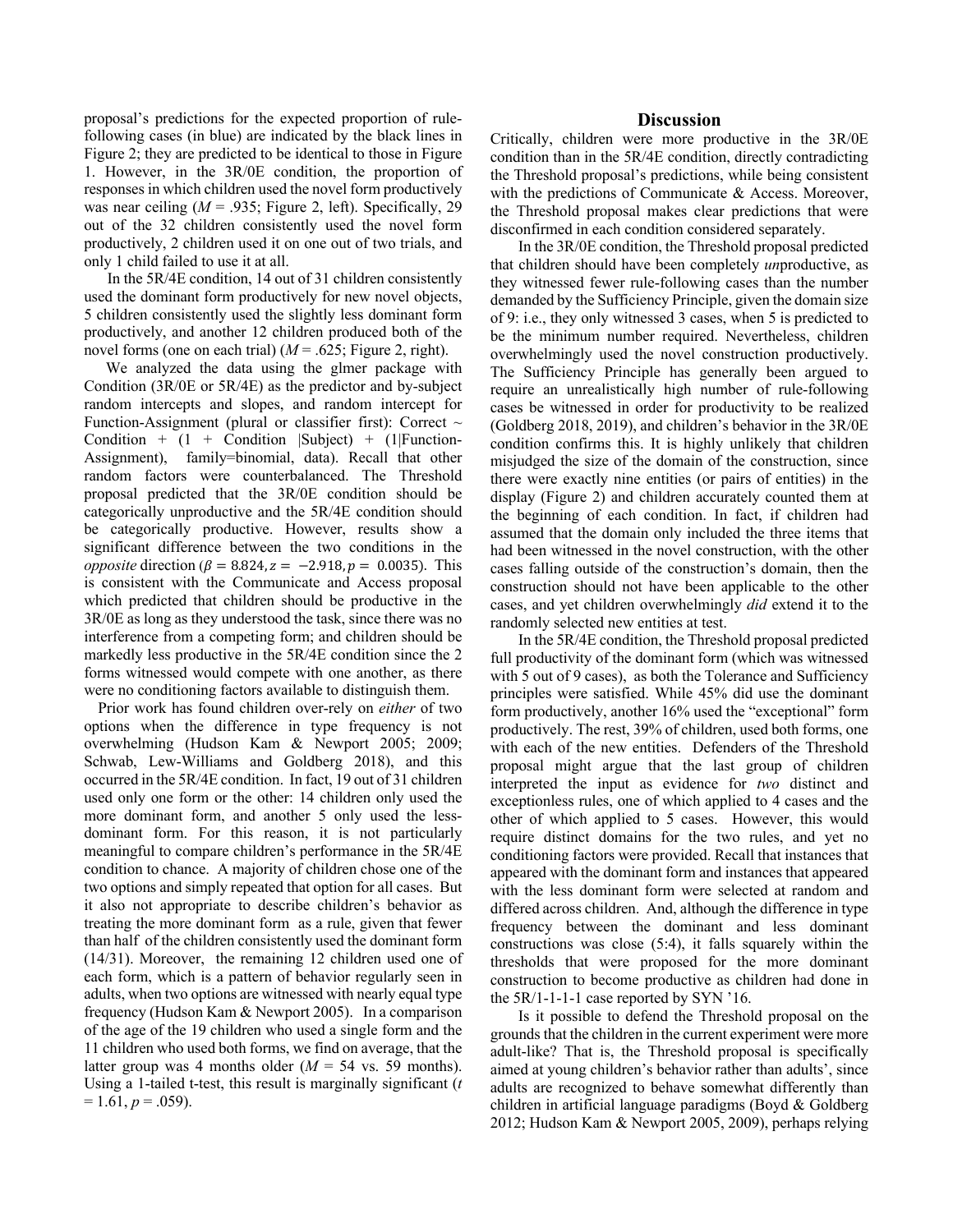on strategies or metalinguistic awareness that is unavailable to children as they learn their first language. Notably, however, the children in the current work were almost 3 years younger than those tested by SYN '16 (56 *vs.* 90 months).

Results in both conditions are consistent with the Communicate and Access proposal. In the 3R/0E condition, only one option was provided and so there was no interference from any competitors. C&A predicts that as long as children are able to appreciate the convention and access the form, they should use the form productively for new cases, as they overwhelmingly did. The results of the 5R/4E condition are also consistent with the C&A proposal. Since there were no conditioning factors to distinguish the two constructions, and since the forms were nearly equal in dominance (type frequency), C&A predicted that children would have no good way to resolve the competition between them. In fact, 14 children consistently used the more dominant option, while 5 used the less dominant form. This over-reliance on a single form recalls prior work that investigated children's productions when faced with unconditioned variation (Kam & Newport, 2005; Singleton & Newport, 2004), or when faced with variation that is conditioned, but by factors that the children fail to recognize (Schwab, Lew-Williams, & Goldberg, 2018). In those studies, children tended to rely on a single option in production tasks, but recognized both forms as acceptable in judgment tasks. The discrepancy between production and judgment tasks suggests that the over-reliance on one form during production results from the challenge of accessing and choosing between multiple forms without any reason to prefer one over the other (Harmon & Kapatsinski 2017; Schwab, Lew-Williams, and Goldberg, 2018).

Recall that the Communicate and Access proposal takes as its starting point the idea that learners aim to convey their messages *while obeying the conventions of their language as best they can*. While it is simpler to over-rely on one option in the face of unconditioned variation, it is more conventional to use both options, since both options were witnessed. As expected, then adults should be more likely to match the relative frequencies in the input even when faced with unconditioned variation between two alternatives, because they are better able to access both forms and choose between them. And in fact adults do tend to be more successful than children at matching the input veridically in mini-artificial language experiments (Kam & Newport 2005; 2009; SYN '16). We see evidence that an over-reliance on a single form is *simplification* in the current work, in that 12 out of 31 children used both novel forms in the 5R/4E condition. Moreover, the children who used both forms in their own productions were marginally older than those who overrelied on a single option, by an average of four months. We take that as an indication that children attempted to successfully produce both options, with older children simply being more successful.

We therefore conclude then that interference—the nature of the exceptional cases—played a key role in whether a competing form was used productively. That is, the difference between the 5R/4E condition here and 5R/1-1-1-1

condition of SYN '16 is that the current class of exceptions all occurred with the same form, making the "exceptional" form itself accessible. And since the exceptional case was just as appropriate for expressing the intended message (i.e., there were no conditioning factors that made either more appropriate), and the "exceptional" cases were nearly as accessible as the "rule," the C&A proposal predicted that the exceptions would interfere with the productive use of the rule. And this is evident in the current results in that children were significantly less productive in the 5/4 condition than in the 3/0 condition.

# **Conclusion**

The present work investigated the factors that underlie children's productive use of a novel rule or construction. We compared two proposals that make contrasting predictions. The first, a Threshold proposal, argues that rules are used productively as long as two thresholds are met: the proportion of potential cases that are witnessed obeying a rule must cross a threshold in order to satisfy a Sufficiency principle and the proportion of potential cases that are witnessed behaving exceptionally must remain below a threshold in order to satisfy a Tolerance principle (Yang, 2016). A Communicate and Access proposal instead appeals to the idea that a speaker's goal is to convey her intended message while obeying the conventions of her language as best she can. On this view, children extend constructions in new ways when they need to express a given message and they are unable to access a more conventional or better match. Accessibility of a construction increases as the variability of witnessed cases increases; and accessibility of the construction decreases as the accessibility of a competing construction increases.

 In the current experiments, 4-6-year-old children were exposed to 2 mini-artificial languages. Each language provided exposure to a potentially productive rule, which was assigned a plural or classifier function. In one condition, a novel construction was witnessed applying to 3 out of 9 cases and 0 exceptions. The Threshold proposal predicted that children would *not* use this 3R/0E rule productively, as too few instances were witnessed to satisfy the Sufficiency principle. The Communicate and Access proposal predicted that children *would* use the construction productively because there was no better way to communicate their intended message; i.e., there was no interference from any competing alternative. As predicted by the C&A proposal, the construction was overwhelmingly used productively.

 The other condition exposed children to 5 out of 9 cases following a rule, the 4 other cases being exceptions to that rule. The Threshold proposal predicted that in this 5R/4E condition, children should be fully productive, since a sufficient number of rule-following cases was witnessed, and a low enough number of exceptions was witnessed. Unlike in previous work (SYN '16), here the 4 exceptional cases all behaved alike. The Communicate and Access proposal predicted that there would be competition between the two constructions, and that this would interfere with the productivity of both. In fact, there was markedly less